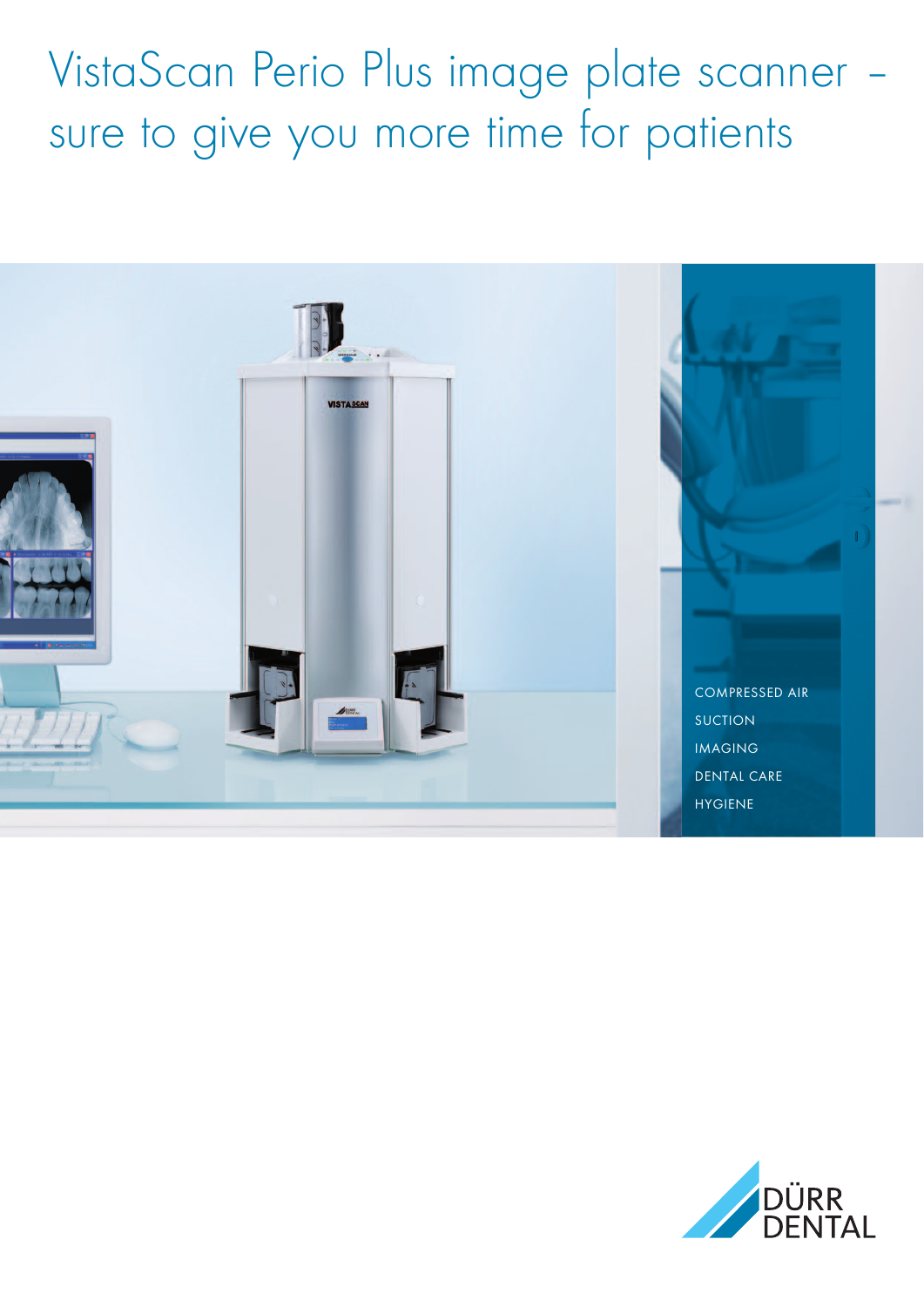## Efficient for use in surgeries



### Up to 8 images in one step

Taking digital X-rays with equipment from Dürr Dental allows dentists to create high-resolution images that meet all diagnostic demands. Thanks to more than 40 years of experience in the development of X-ray technology, we repeatedly create innovative, cost-effective solutions.

The VistaScan Perio Plus is a multi-slot scanner with an input/output buffer which can read and delete up to 8 images simultaneously and prepare the corresponding plates in one step thanks to its cartridge transport system. This means that a half-status is on the monitor within around 30 seconds. 4 cartridges, each with 2 image plates, are loaded and processed one after the other in a single process step. Advantage: Less waiting time for dentists and surgery staff and more time for patients. The reusable VistaScan image plates are read in seconds. The result is first-class images. The switch from film to image plates has never seemed more natural.

### Features:

- For all intraoral formats
- **Excellent image quality**
- Read, reset and prepare up to 8 images in one step
- **Flexible installation, small footprint**
- **Easy** to use
- **PC** connection by means of USB or network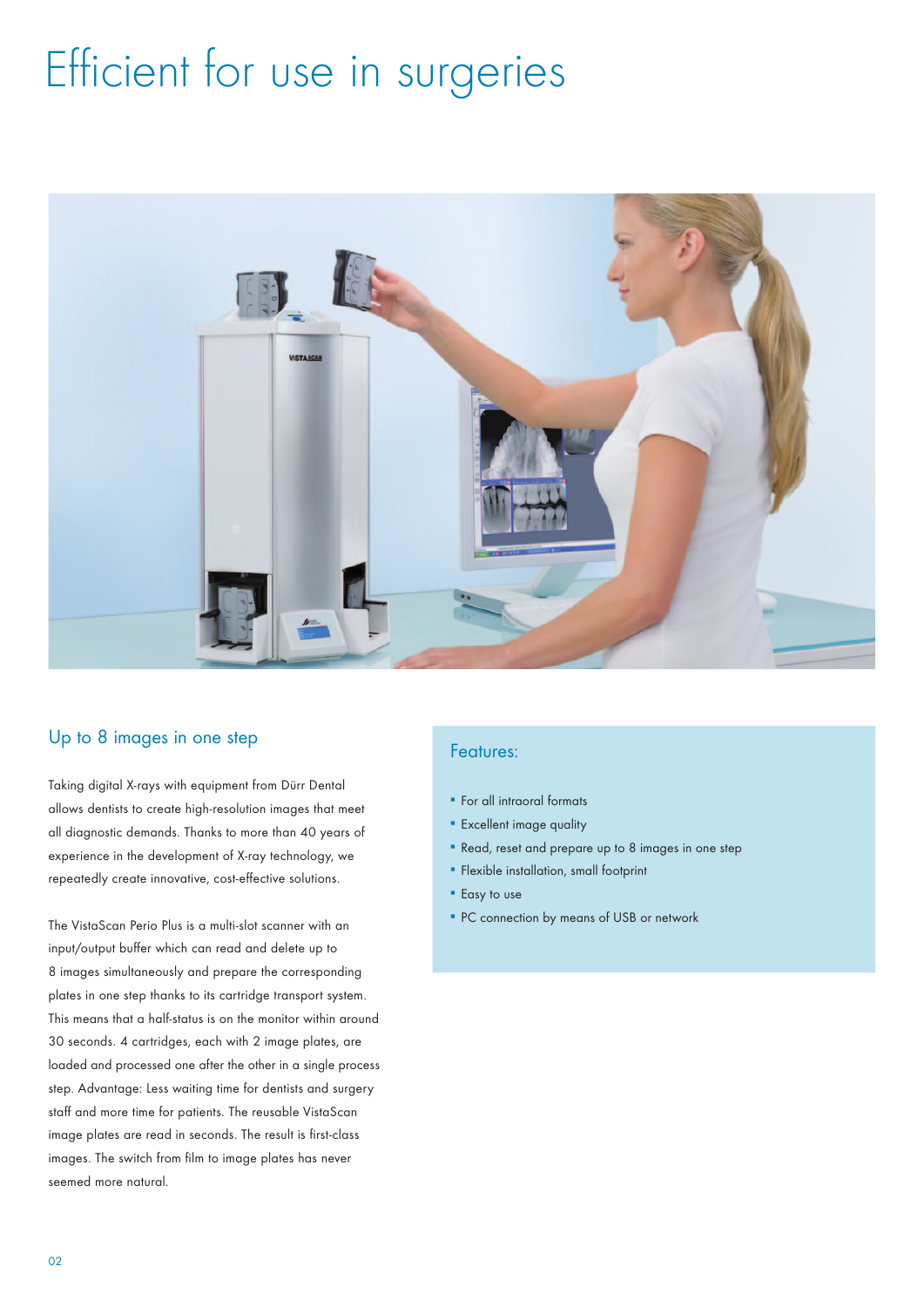# VistaScan Perio Plus – the high-performance centre

The VistaScan Perio Plus provides surgeries with what they really value: Time and reliability. Furthermore, it can be integrated anywhere in a surgery, with a footprint about the size of a piece of A4 paper.

## Highly efficient

Any number of PC work stations can access the images of the centrally located, networked VistaScan Perio Plus, all with the same accessability. The first image appears on the monitor within seconds.



### Highly compatible

In conjunction with DBSWIN, the VistaScan Perio Plus achieves top results. Alternatively, with VistaEasy it can be operated with practically any third-party software. It can be easily integrated into surgeries via USB or a network.



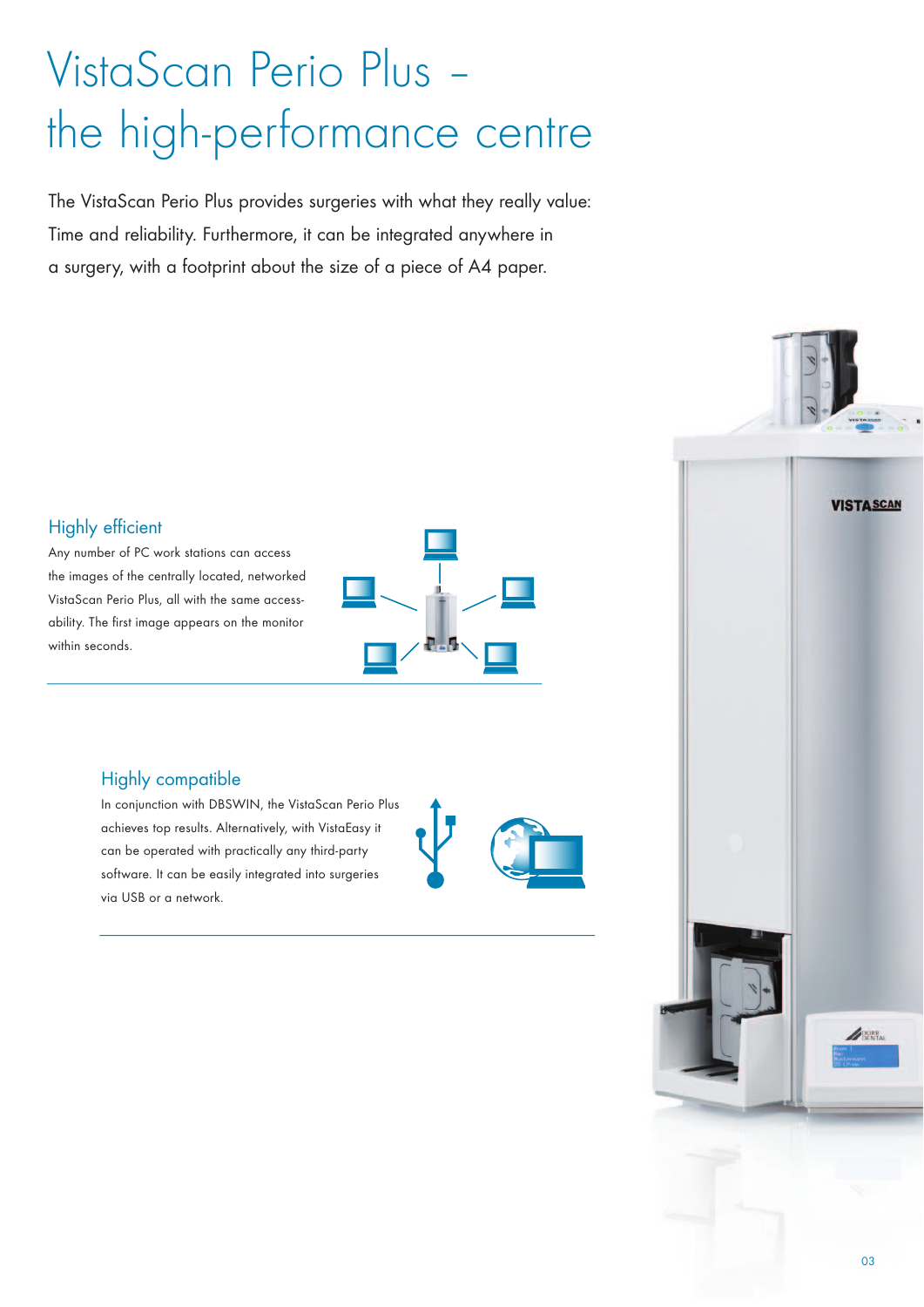### High resolution

Thanks to PCS technology, the VistaScan Perio Plus can reliably detect D1 caries lesions and endo instruments down to ISO 06.



### Highly flexible

All intraoral image plates from size 0 to size 4 (including occlusal plates) can be used with the VistaScan Perio Plus. In addition, 100% of the surface can be actively used. Easy to handle – like for analogue film.



### Extremely practical

The image plates are inserted into the cartridge easily and intuitively; one cartridge can take two image plates. The read and delete process of the multi-slot scanner can process up to 8 images in one step.



## High-quality equipment

The screen of the VistaScan Perio Plus allows you to see all important patient data and information on the scan process at a glance. It also has an energy-saving stand-by function.

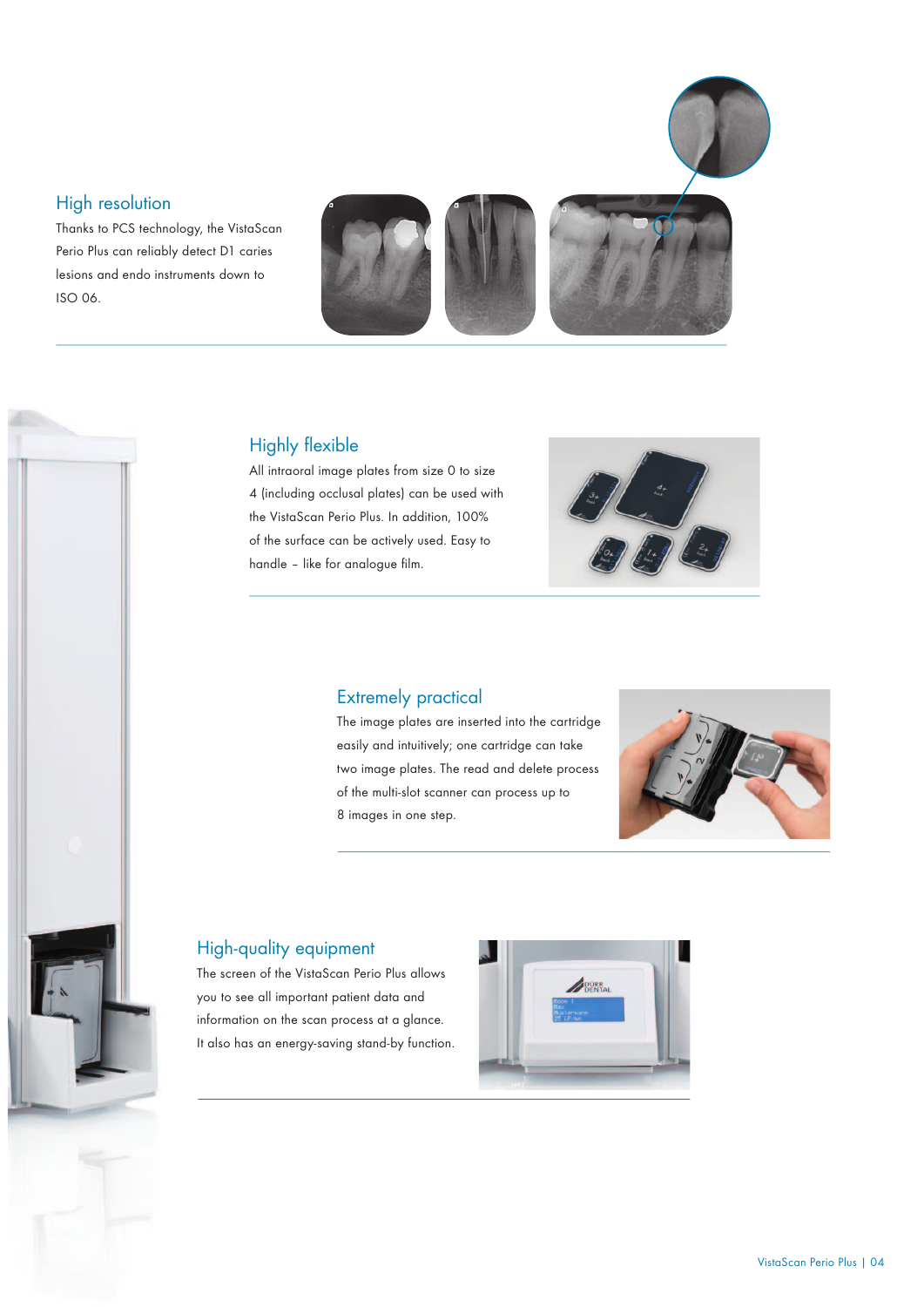# Modern X-ray diagnostics

### Faster and more reliable – VistaScan Perio Plus

Switching from X-ray film to "digital" image plates? There's nothing easier. The X-ray exposure procedure remains the same as before. However, diagnostic reliability is improved thanks to the best possible detection of details and sophisticated software support. The VistaScan Perio Plus multi-slot scanner allows you to make the most of the advantages of Dürr Dental image plate technology in its most efficient form. The thin and flexible image plates are comfortable for patients and have a special coating that gives them a really long life.

### The best possible detection of details for reliable diagnostics

The level of detection of details achieved by VistaScan image plates is superior to that of X-ray film and other image plate systems. This provides dentists with a sound basis for making a reliable diagnosis. The DBSWIN imaging software provides help in this regard and ensures ergonomic work processes. The VistaScan Perio Plus can even be used with other common software.



Comparison with the effective image resolution of X-ray systems: The VistaScan systems from Dürr Dental achieve



Digital X-rays with image plates – you can't get any more flexible

### Analogue film

#### Competitors (14 bit)

#### VistaScan (16 bit)

The greyscale gradation of the VistaScan Perio Plus image plate enables depiction on par with that of film.